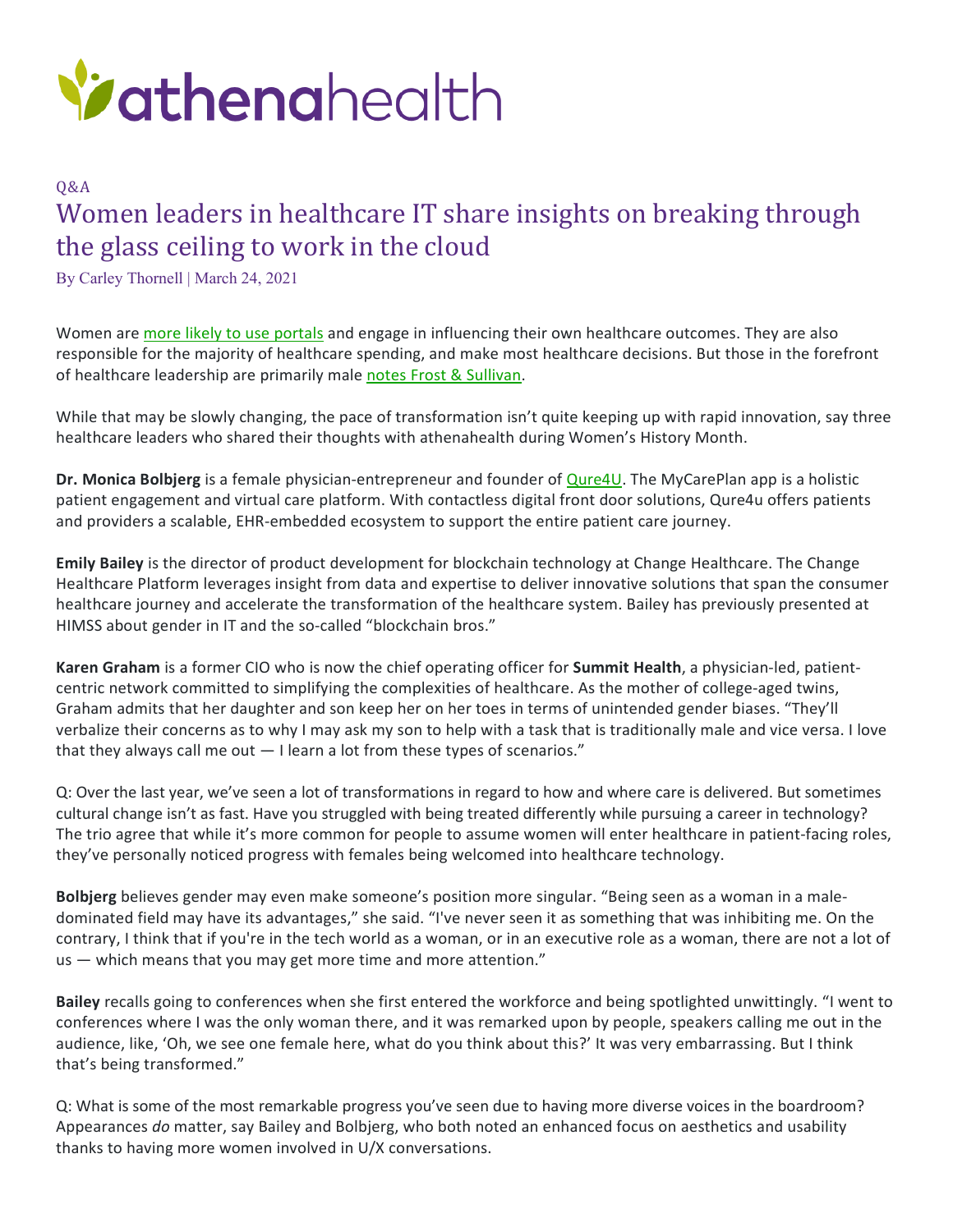"Traditionally, I don't feel a lot of people thought about entering health IT, as it's not seen as very 'sexy,' right? It's just the look and feel of the solutions," said **Bolbjerg**. "And, unfortunately, the user experience is often not nice. I believe that's really important when you think about attracting talent. They want to see something that is modern and new. Especially this generation — they really are attracted to more than just a paycheck."

**Bailey** says when she worked in an enterprise-focused, fin-tech startup industry men were always the imagined end users. Rethinking the end user in healthcare "is much more fun," she said. "There are so many women employed in healthcare. So, when we're designing technology for these end users, we're able to embrace a more diverse user population and think about what motivates them, what are their responsibilities," Bailey said. "I do think that the industry is transforming, whether it's consumerization or digitization, the virtualization of these services and technologies. That's going to make the lives of female consumers, female professionals, a lot easier because of all of the various responsibilities that they take on as caregivers and the responsibilities in their home." Mothers are more likely than fathers to have put their careers on hiatus during the pandemic. Do you think that threatens gender gains made over the past decade?

**Graham** says that while it's situational for each family, a long-term movement to address gender gaps in hiring needs to be a priority. "Clearly, I found that with my team members, working mothers tended to stay home, unless there was such a big income disparity between couples that it didn't make sense. I've been addressing this a lot with my team. Specifically, not all couples are traditionally male/female and we need to include the language and policy that supports all family units. With COVID fatigue, that was one of the most compelling insights in terms of how stressful and how hard that has been on primary caregivers and their families."

She went on to say that this past year Summit hired a senior vice president of diversity, equity and inclusion. "With the Black Lives Matter movement, it has become a bigger discussion that includes race as well as gender. While these conversations are overdue by decades, awareness is the first step for everyone. Your leadership team should reflect the population that you serve — not only employees, but patients as well."

Q: What other developments would you like to see?

Scope was mentioned by all three women leaders, but in various forms.

**Bolbjerg** hopes others are encouraged to fully realize their dreams. "I wish that women would think bigger when they do startups, because why not?" she said. "Why only make it a 'mom' shop, when you can make it a big thing? I'd like to see more women willing to step into that saddle."

**Bailey** would like to see two things. One is changing the "perception of the lack of female leadership. They're not always in public-facing roles, so they don't get the credit that is afforded to the CEO or the founder, for instance." The other is a need for more encouragement and education for women's opportunities to broaden their investment profiles — and potentially, independence — beyond their employers' 401(k)s. "Most of the blockchain companies that have consumer end users are cryptocurrency companies. It's an investment platform. The problems these companies have engaging women come from a lack of use cases and educational campaigns that target women as users," she said.

Unlike Bailey, **Graham** believes there remains a lack of female leadership in healthcare that leads to a dearth of mentors for others ascending the ranks. "I would like to see more women mentors. The supply is not there. The higher you get, the worse it gets. The further I was promoted, the more I saw the disparity.

Q: What's the best advice you've been given by your mentor(s)?

Constructive communication styles and building  $-$  then exuding  $-$  confidence are a common theme amongst the trio.